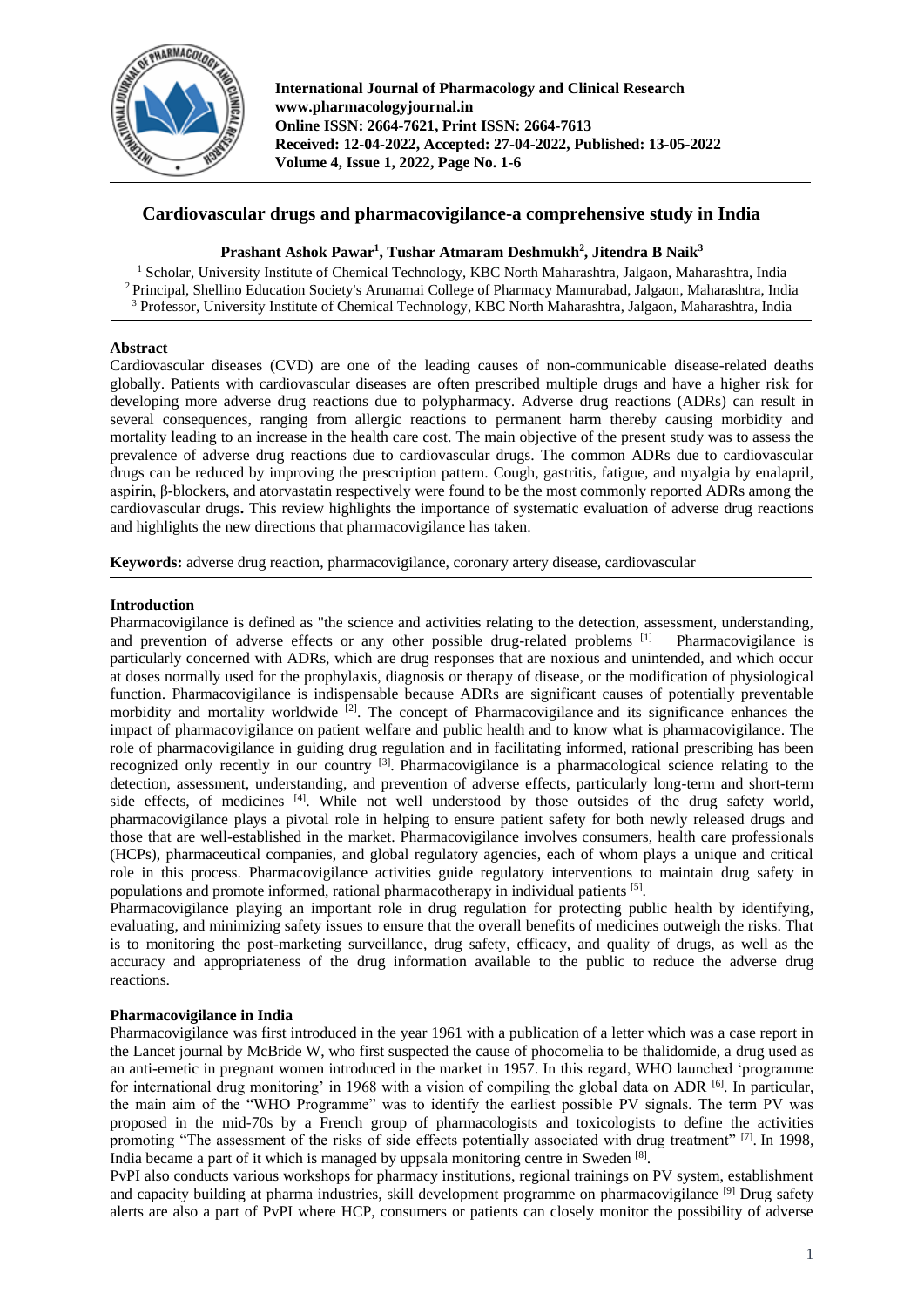events while the warning drug has been prescribed <sup>[10]</sup>. Multiple events are conducted by PvPI in order to widen the horizon of the programme. In May 2017, PvPI decided to introduce pharmacovigilance system in drug supply chain helping in maintaining quality assurance. First intensive drug monitoring programme was launched in 2017 to monitor sodium glucose co-transporter-2 (SGLT2) inhibitors, pioglitazone and sofosbuvir in India<sup>[11]</sup>. MvPI was launched by Drug Controller General of India (DCGI) on 6 th July 2015 at IPC, Ghaziabad. There was a incidence of loss of lives after a 8-minute power cut in dialysis unit in premier hospital in Puducherry, India <sup>[12]</sup>. Hemovigilance programme of India (HvPI), was launched in 2012 under PvPI in collaboration with National Institute of Biologicals, Noida, UP under MOHFW in order to track the ADR related to blood and blood products thus contributing to improvement of patient safety <sup>[13]</sup> Adverse event following immunization (AEFI) AEFI is any untoward medical occurrence which follows immunization, and which does not necessarily have a causal relationship with the usage of vaccine. The adverse event may be any unfavourable or unintended sign, abnormal laboratory finding, symptom or disease. PvPI coordinated with AEFI Secretariat (universal immunization programme) since 28th Feb 2013 to monitor the safety of vaccines [14].

The national pharmacovigilance system plays a vital role in increasing public awareness of drug safety. However, minimum requirements for a functional national pharmacovigilance system are required which include a national pharmacovigilance centre with designated staff, stable basic funding, clear mandates, well defined structures and roles and collaborating with the WHO programme for international drug monitoring; the existence of a national spontaneous reporting system with a national individual case safety report (ICSR) form; a national database or system for collating and managing adverse drug reaction reports; a national pharmacovigilance advisory committee able to provide technical assistance on causality assessment, risk assessment, risk management, case investigation; and a clear communication strategy for routine communication and crises communication

## **Cardiovascular Diseases**

Cardiovascular diseases (CVDs) are considered multifactorial conditions that especially affect the essential components of the circulatory system of the human body such as the heart, blood vessels, and blood itself. CVDs can be congenital or acquired throughout people's lifespan. Atherosclerosis, rheumatic heart disease, and cardiovascular inflammation are the main and more prevalent cardiovascular acquired problems [15]. Heart failure (heart is unable to pump the blood through the body), disorders of the heart muscle (cardiomyopathy), and alterations in the heart rhythm (arrhythmias) are also considered types of CVDs; however, they are less frequent than IHD and stroke. Most of these cardiovascular risk factors are a result of people's lifestyles and behaviors; therefore, they could be modifiable and avoidable <sup>[16]</sup>. Most of these cardiovascular risk factors are a result of people's lifestyles and behaviors; therefore, they could be modifiable and avoidable<sup>17</sup>. In the last few decades, new factors such as those related to inflammatory and metabolic processes as well as people's behaviors and psychological and socioeconomic conditions have been linked to CVDs [18-21].

# **Pharmacovigilance in Cardiovascular Therapeutics**

Pharmacovigilance is especially relevant to cardiovascular therapeutics because patients with CVD are usually on multiple drugs and have co-morbid disorders increasing their susceptibility to ADRs and drug interactions. Unsurprisingly ADRs to drugs used in CVD are frequently being reported to pharmacovigilance databases. Cardiovascular diseases (CVDs) are the leading cause of death according to American Heart Association (AHA)  $[22]$  and account for over a third of all deaths in Australia each year  $[23]$ . Drugs used for the management of cardiovascular diseases are not devoid of adverse effects but could lead to adverse consequences if not monitored properly. With the increased number of medicines for cardiac patients, there is a tendency to cause drug-related problems such as ADRs, drug-drug Interactions (DDIs), etc. Since cardiovascular diseases are one of the major concerns and cardiac drugs can cause a multitude of ADRs, the development of a robust network for detection and reporting of ADRs is of utmost importance.

Adverse drug reactions (ADRs) are considered as one of the major public health concern which may contribute for increasing healthcare burden. The keystone of all pharmacovigilance programs is spontaneous reporting of ADRs by doctors, nurses, pharmacists, and allied healthcare professionals. It is done by filling ADR forms which are designed specifically for healthcare professionals. A complex and vital relationship exists between wide ranges of partners in the practice of drug safety monitoring such as government, industry, health care centers, hospitals, academia, medical and pharmaceutical associations, poisons information centers, health professionals, patients, consumers, and media. Sustained collaboration and commitment are vital if future challenges in pharmacovigilance are to be met to develop and flourish. Pharmacovigilance and all drug safety issues are relevant for everyone whose life is touched in any way by medical interventions. The evolution of Pharmacovigilance in recent years has grown in importance as a science critical to effective clinical practice and public health science. Pharmacovigilance is now firmly based on sound scientific principles and is integral to effective clinical practice.

A study that includes more than 2000 notifications of adverse reactions from 10 teaching hospitals is that cardiovascular adverse reactions were caused most frequently by non-cardiovascular drugs and that cardiovascular drug caused most frequently non-cardiovascular side effects. Of 151 reports of cardiovascular adverse reactions produced by all ATC classes of drugs, 22 (14.6%) were serious including 6 life-threatening conditions. It should be noted that there were 3 reported cases of cardiac arrest (which occurred during anesthetic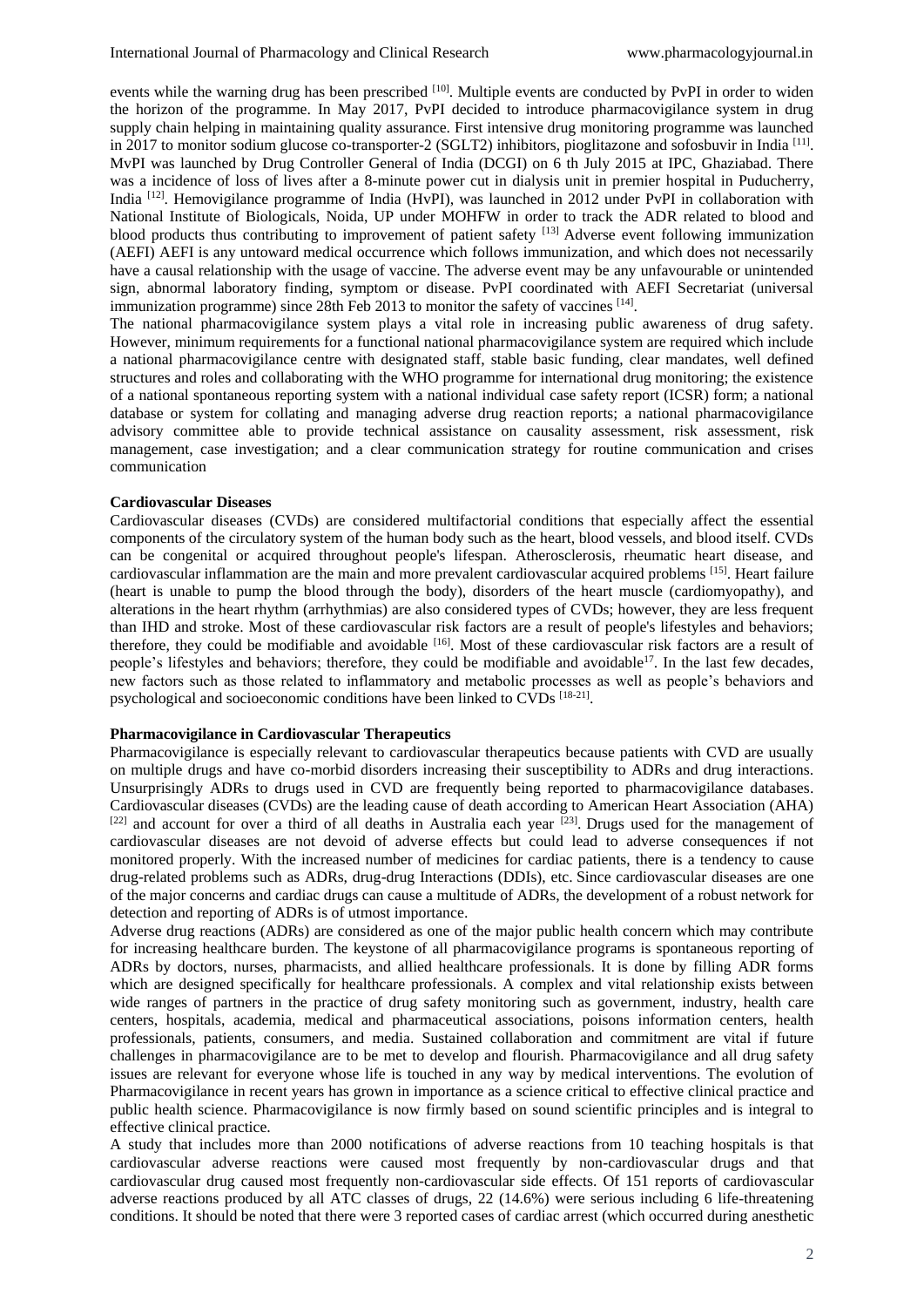procedures), but none of these resulted in death. Patients with adverse cardiovascular reactions had an average age of 57.9 years, and 82 of them (54.3%) were female. Cardiovascular reactions occurred more frequently in females. Female sex is an independent risk factor for drug-induced QT prolongation and adverse drug reactions. Also, symptoms or findings of the clinical examination were the most common clue to adverse reactions in this subset of patients. This underscores the need to exclude non-cardiac drugs as a cause of cardiovascular complaint. The main tool to do this is a comprehensive evaluation of drug utilization [24]. However in another study on the administration of Enalapril 81 ADR was reported related to Cough and Angioedema and in the case of Atorvastatin 69 which includes Constipation, Arthralgia, Dry skin. Aspirin leads to Tinnitus, Malena and Gastritis; Metoprolol leads to Fatigue, Insomnia, and Giddiness; Atenolol leads to Fatigue, Giddiness, and Insomnia; Ranolazine leads to Palpitation, Arthralgia, and Constipation; Amlodipine leads to Pedal edema, Facial edema; Isosorbide mononitrate leads to headache and dizziness; Trimetazidine leads to Constipation, Weakness, Abdominal pain and Spironolactone leads to Gynecomastia and Metabolic alkalosis. A total of 463 ADRs related to the cardiovascular system were reported <sup>[25]</sup>. Mohebbi et al reported adverse drug reactions related to Nervous system disorders, GI system disorders on the administration of Nitroglycerin, and Amiodarone<sup>[26]</sup>. According to Singhal et al., Headache and dry cough were observed as the most common ADR on the administration of Calcium channel blockers and Nitrates [27]. On administration of Digoxin and Nitroglycerine, Fanak et al. reported ADR related to GI system disorders, Respiratory system disorders <sup>[28]</sup>. In another study, a 78-year-old female patient who was being followed for hypertension and atrial fibrillation, medicated with Apixaban was referred due to a pruritic skin eruption. Her physical examination revealed thick, scaly, hyperkeratotic, erythematous, and desquamative plaques of various sizes on the palmoplantar areas, suggestive of a psoriasiform eruption [29].



**Fig 1:** Classification of Adverse Drug Reactions

## **Prevention of Cardiovascular ADRs**

Pharmacovigilance is an arm of patient care. It aims at getting the best outcome of treatment with medicines. No one wants to harm patients, but unfortunately, because of many different factors, any medicine will sometimes do this. Good pharmacovigilance will identify the risks in the shortest possible time after the medicine has been marketed and will help to establish and/or identify risk factors.

Underreporting of ADRs by the healthcare professional to the national pharmacovigilance center is a challenge in India and globally. The role of healthcare professionals is vital in recording and reporting suspected ADRs so that regulatory agencies are alerted of emerging safety concerns and therefore facilitating timely and appropriate action. To deal with the adverse drug reactions firstly the patient's medication history will identify any previous ADRs and therefore preclude re-exposure to the drug. In other cases, susceptibility factors such as age, gender, pregnancy status, and ethnicity can help predict the risk of an ADR occurring. Clinical decision support systems available at the point of care can inform practitioners of any patient specific cautions to treatment or additional monitoring requirements to reduce the risk of harm. Overall a systems approach, involving multiple strategies and including the patient and all healthcare professionals, is required to reduce the risk of an ADR and prevent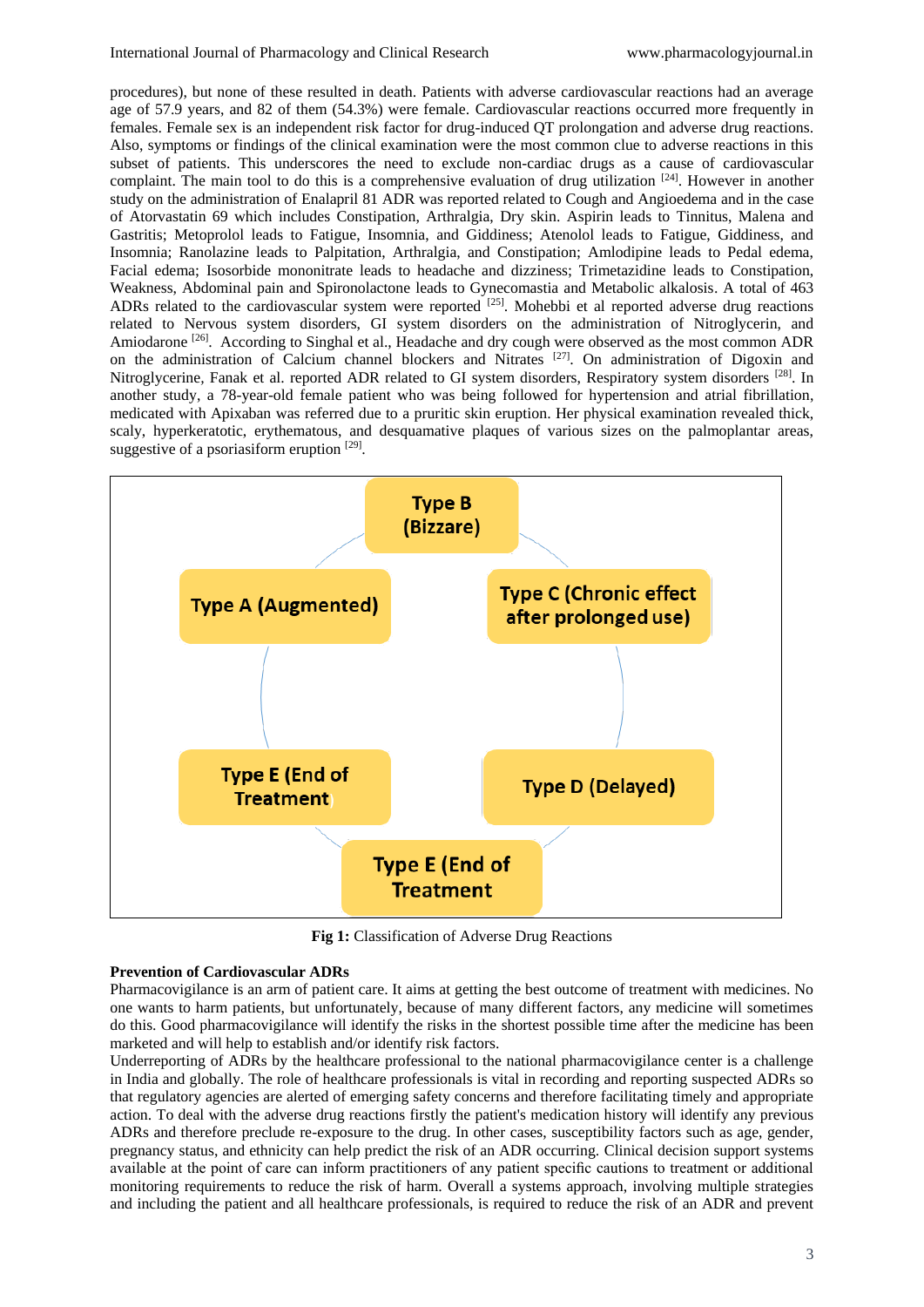those 'avoidable' reactions occurring in practice. Therefore, all the members of the healthcare team are required to be aware of the importance of ADR reporting and that they are competent to provide practical information for reporting ADRs. They should have a familiarity with the policy and procedures of ADRs reporting and guidance as to how and when to report and where to send it. Healthcare professionals usually consider that they have a major responsibility to be a Pharmacovigilance partner by reporting suspected ADRs [30].

#### **Pharmacovigilance A Tool for Safety and Monitoring**

Pharmacovigilance is majorly known as drug safety. Pharmacovigilance gives information to assess the safety profile of a drug; the success of pharmacovigilance is largely dependent on the participation of professionals of health care countrywide to report ADRs/AEs, Current progress in Pharmacovigilance is marked by an increase in the use of databases to make the process more proactive and organized. New, unexpected, and rare ADRs are often discovered when drugs are used in larger or in a different population than studied during initial clinical trials which are conducted in a controlled environment in a limited number of patients. Therefore, reports from patients/consumers will be an extra source of information that may help in reducing the limitation imposed by underreporting. The World Health Organization (WHO) stated that reporting routes should be made readily accessible and cheap. Patients/ consumers may submit their reports by telephone, or through fax, e-mail, eforms, and paper forms which can be submitted in a pre-paid post. Paper forms should be available at local pharmacies, healthcare facilities, or offices or in magazines produced by patients' organizations [31].

The pharmacovigilance programme of India was officially started on 23rd November 2004 at New Delhi, is under the control of CDSCO (Central Drug Standard Control Organization), Directorate general of health services, Indian pharmacopeia commission (Ghaziabad) <sup>[32]</sup>. The program is conducting by NCC (National Coordinating Centre) to ensure that the benefits of the use of medicine against the risks [33]. The information collected in the center was broadened to include hospitals and practitioners from nearby areas. Direct information collection from consumers has also been practiced. The standard protocol to analyze ADRs has been applied and elaborated. There has, however, been grass disparities in reporting pattern from diverse specialties. The same would reflect in the collected data giving indications for the betterment of ADR reporting and Pharmacovigilance activity at institutional and regional center levels. The national pharmacovigilance system plays a vital role in increasing public awareness of drug safety. However, the national pharmacovigilance system has been known to exhibit various functions which include, promoting pharmacovigilance in the country in order to collect and manage adverse drug reaction; reporting of medication errors and suspected substandard drugs; collaborating and harmonizing with existing adverse reaction collection activities within the country; identifying signals of medicine safety; undertaking assessment of risk and options for risk management; identifying the possible quality problems in medicines resulting in adverse reactions; supporting the identification of medicine quality issues; providing effective communication on aspects related to medicine safety; applying resulting information from pharmacovigilance for the benefit of public health programmes, individual patients and national medicines policies and treatment guidelines; developing and maintaining drug utilization information; and identifying issues associated with unregulated prescribing and dispensing of medicines.

A complex and vital relationship exists between wide ranges of partners in the practice of drug safety monitoring such as government, industry, health care centers, hospitals, academia, medical and pharmaceutical associations, poisons information centers, health professionals, patients, consumers and media. But more is required for the integration of the discipline into clinical practice and public policy. To fulfill the PV obligations for its marketed products as per regulations, a pharmaceutical company in India has to essentially carry out activities such as collection, and expedited reporting of serious unexpected ADRs [34-37].

At present, the DCGI should act quickly to improve PV so as to integrate Good Pharmacovigilance Practice (GPP) into the processes and procedures to help ensure regulatory compliance and enhance clinical trial safety and post marketing surveillance. An appropriately working PV system is essential if medicines are to be used carefully. It will benefit healthcare professionals, regulatory authorities, pharmaceutical companies and the consumers. It helps pharmaceutical companies to monitor their medicines for risk.<sup>38</sup> Thus, healthcare settings should be targeted to change the concept of considering ADR reporting as a common accepted daily routine practice.<sup>39</sup> Pharmacovigilance should be included in curriculum on a large basis in undergraduate and postgraduate pharmacology. The amount of time dedicated to pharmacovigilance teaching in undergraduate and postgraduate courses is low. Factors discouraging reporting of ADR also included uncertainty about causality assessment between ADR and drug, forgetfulness, diffidence and lack of time.<sup>40</sup>

Pharmacovigilance incorporates and provides training in the identification of adverse reactions, data collection, processing, and analysis. The information collected also provides the tools for the effective management of problems. These include communication and minimization of risk. In spite of this, it is not widely practiced in Indian hospitals. The idea that pharmacovigilance programme can be set up and effectively implemented only in the developed countries should be replaced by the realization that a reliable system of pharmacovigilance is extremely essential for the rational, safe, and cost-effective use of medicines even in developing countries like India. So in the future, a comprehensive sensitization Programme is required in each step of the health care system right from treating doctors, nurses, paramedics, and drug dispensing pharmacists to ensure better and safe pharmacotherapy and improve compliance of patients. Many latest drugs are being introduced in the country, so there is a vast need to advance the Pharmacovigilance system to protect the Indian population from potential harm that may be caused by various new drugs.<sup>41</sup> A single countrywide specific adverse event reporting form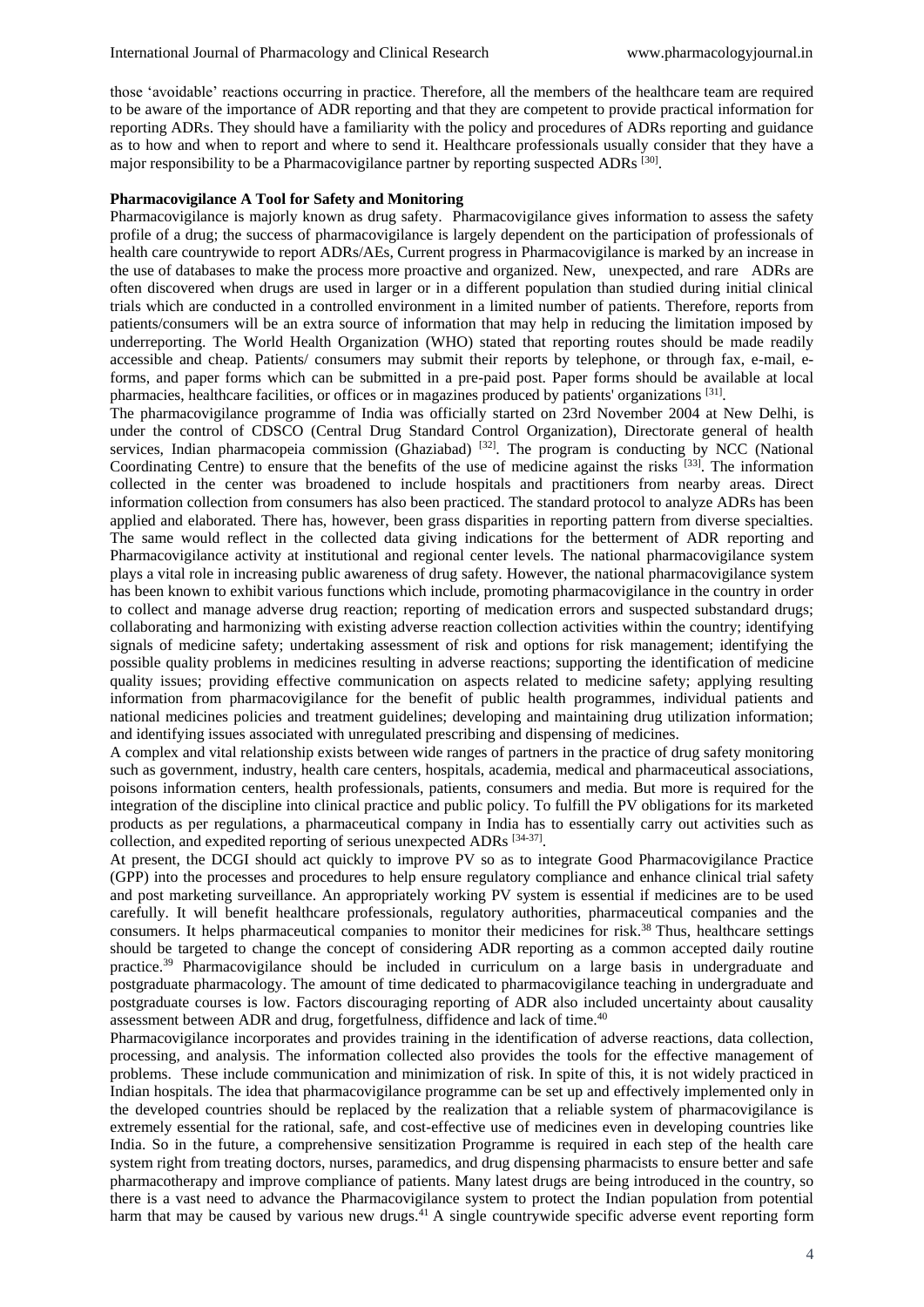needs to be considered should not only be used by the National Pharmacovigilance Centers, but also by all registered hospitals (both private and government), teaching hospitals, Drug Information Centers and pharmacies all over the country.<sup>42</sup> The relations with the IT sector in building a robust Pharmacovigilance system for India Software programs developed can be used for collection and analyses of data sets, determining trends of drug usage in various disease areas, compliance, medication errors and drug interactions leading to ADRs<sup>43</sup> ADR can occur with herbal drugs also if they are compounded and dispensed improperly. Hence, to put PV for Ayurveda, Siddha, Unani (ASU) was highly essential to provide ADR data of AYUSH drugs as per WHO guidelines<sup>44</sup>.

## **Conclusion**

The Cardiovascular system was one of the most prominent organ systems affected by drugs. The major challenge of cardiovascular prevention consists of setting up multidisciplinary approaches that combine interventions oriented towards reducing cardiovascular risk such as promoting lifestyle changes, optimal medical treatment and care services, health education as well as improvements to the environmental and social conditions in which individuals live during their lifetime. The majority of significant adverse reactions involving cardiovascular drugs are predictable and therefore preventable. The ever-present underreporting of adverse events highlights the need to continue to promote the specialty of pharmacovigilance and to help HCPs understand the role that pharmacovigilance plays to help ensure patient safety. As prospects increase, PV systems capable to detect new ADRs, and taking regulatory actions are needed to protect public health. Little emphasis has been put on generating information that can assist a healthcare professional or a patient in the decision-making process. The safe use of medicines is perhaps the single most important criteria that any regulatory authority within a given country has to ensure in order both to protect the public health and the integrity of its health care system.

## **Reference**

- 1. World Health Organization. The Importance of Pharmacovigilance—Safety Monitoring of Medicinal Products. [Internet], 2020. [cited 2020 Jan 7]. Available from:http://apps.who.int/medicinedocs/ en/d/Js4893e/
- 2. Hakkarainen KM, Hedna K, Petzold M, Hägg S. Percentage of patients with preventable adverse drug reactions and preventability of adverse drug reactions – A meta-analysis. PLoS One,2012:7:e33236.
- 3. Kshirsagar N. The pharmacovigilance system in India. Drug Saf,2005:28:647-50.
- 4. World Health Organization. The Importance of Pharmacovigilance Safety Monitoring of Medicinal Products. Geneva: World Health Organization, 2002. Available from: http://apps.who.int/medicinedocs/ pdf/s4893e/s4893e.pdf. Accessed March 6, 2019.
- 5. Akici A, Oktay S. Rational pharmacotherapy and pharmacovigilance. Curr Drug Saf,2007:2:65-9
- 6. Bégaud B, Chaslerie A, Haramburu F. Organization and results of drug vigilance in France. Rev Epidemiol Sante Publique,1994:42:416-23
- 7. Sharma G, Kumar R, Singh J, Bhandari V, Singh N. Pharmacovigilance in India and its impact in patient management. J Curr Trends Diagnosis Treatment,2017:1(1):27-33.
- 8. Thota P, Thota A, Medhi B, Sidhu S, Kumar P, Selvan VK, et al. Drug safety alerts of pharmacovigilance programme of India: a scope for targeted spontaneous reporting in India. Perspectives Clin Res,2018:9(1):51
- 9. Pharmacovigilance programme of India, 2010. Available at: http://www.ipc.gov.in/PvPI/adr.html. Accessed 14 May 2021.
- 10. Indian Pharmacopoeia Commission Newsletter PvPI,2015:5(12):4. Available at: www.ipc.gov.in/ PvPI/newsletter/Newsletter%20Vol%205%20Issue%2012%202015%20PDF.pdf. Accessed 25 May 2021
- 11. Singh KNM, Kanase HR. Pharmacovigilance Programme of India: the beginning, current status and recent progress. Adv Pharmacoepidemiol Drug Saf,2017:6(4):219.
- 12. Power outage at Puducherry hospital kills three dialysis patients. The Hindu dated 9 March 2017. Available at: http://www.thehindu.com. Accessed 25 May 2021.
- 13. NCC-Hemovigilance Programme of India Newsletter, 2015, 3(6). Available at: http://nib.gov.in/haemovigilance1.html.0 and nib.gov.in/Haemovigilance/TRRF\_Form.pdf. Accessed 25 May 2021
- 14. PvPI Newsletter. 2016 March; 6(14):16-7. Available at: www.ipc.gov.in/PvPI/newsletter/Newsletter% 20Vol%206%20Issue%2014%202016%20PDF.pdf. Accessed 25 May 2021
- 15. Cardiovascular disease [Internet]. Eciclopaedia Britannica. [cited 2020 Dec 18]. Available from: http://www.britannica.com/EBchecked/topic/720793/cardiovascular- disease
- 16. Thomas M. The Role of medicine: dream, mirage or nemesis? 1 ed: Basil Blackwell, Oxford, 1976, 207
- 17. Stampfer MJ, Ridker PM, Dzau VJ. Risk factor criteria. Circulation,2004:109(25):43-5
- 18. Fruchart JC, Nierman MC, Stroes ES, Kastelein JJ, Duriez P. New risk factors for atherosclerosis and patient risk assessment. Circulation,2004:109(23):III15-9.
- 19. Yusuf S, Hawken S, Ounpuu S, Dans T, Avezum A, Lanas F, et al. Effect of potentially modifiable risk factors associated with myocardial infarction in 52 countries (the INTERHEART study): case-control study. Lancet,2004:364(9438):937-52.
- 20. Hemingway H, Marmot M. Evidence based cardiology: psychosocial factors in the aetiology and prognosis of coronary heart disease. Systematic review of prospective cohort studies. BMJ,1999:318(7196):1460-7.